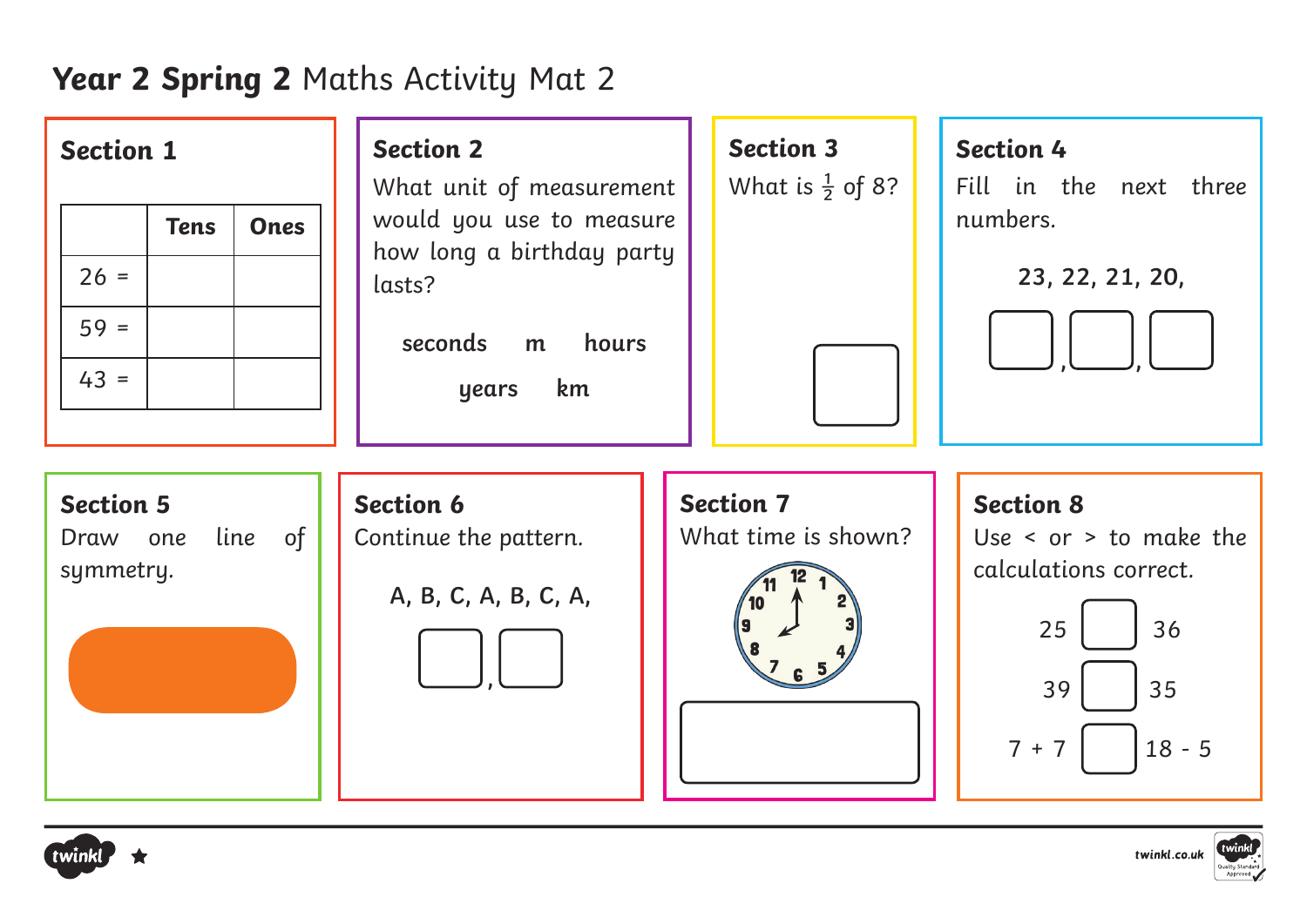#### **Year 2 Spring 2** Maths Activity Mat 2 Answers 2

| <b>Section 1</b>                                                            |                |                         | <b>Section 2</b><br>What unit of measurement                                   |  | <b>Section 3</b><br>What is $\frac{1}{2}$ of 8?      | <b>Section 4</b><br>Fill in the next three                                                                                                          |
|-----------------------------------------------------------------------------|----------------|-------------------------|--------------------------------------------------------------------------------|--|------------------------------------------------------|-----------------------------------------------------------------------------------------------------------------------------------------------------|
|                                                                             | <b>Tens</b>    | <b>Ones</b>             | would you use to measure<br>how long a birthday party                          |  |                                                      | numbers.                                                                                                                                            |
| $26 =$                                                                      | $\overline{2}$ | 6                       | lasts?                                                                         |  |                                                      | 23, 22, 21, 20,                                                                                                                                     |
| $59 =$                                                                      | 5              | 9                       | seconds<br>hours<br>m                                                          |  | 19<br>17<br>18                                       |                                                                                                                                                     |
| $43 =$                                                                      | 4              | $\overline{\mathbf{3}}$ | km<br>years                                                                    |  | 4                                                    |                                                                                                                                                     |
|                                                                             |                |                         |                                                                                |  |                                                      |                                                                                                                                                     |
| <b>Section 5</b><br>Draw one<br>symmetry.<br>One line of symmetry<br>drawn. |                | line of                 | Section 6<br>Continue the pattern.<br>A, B, C, A, B, C, A,<br>B<br>$\mathbf C$ |  | <b>Section 7</b><br>What time is shown?<br>8 o'clock | <b>Section 8</b><br>Use $\le$ or $>$ to make the<br>calculations correct.<br>25<br>36<br>35<br>39<br>$\geq$<br>$7 + 7$<br>$18 - 5$<br>$\rightarrow$ |





twinkl.co.uk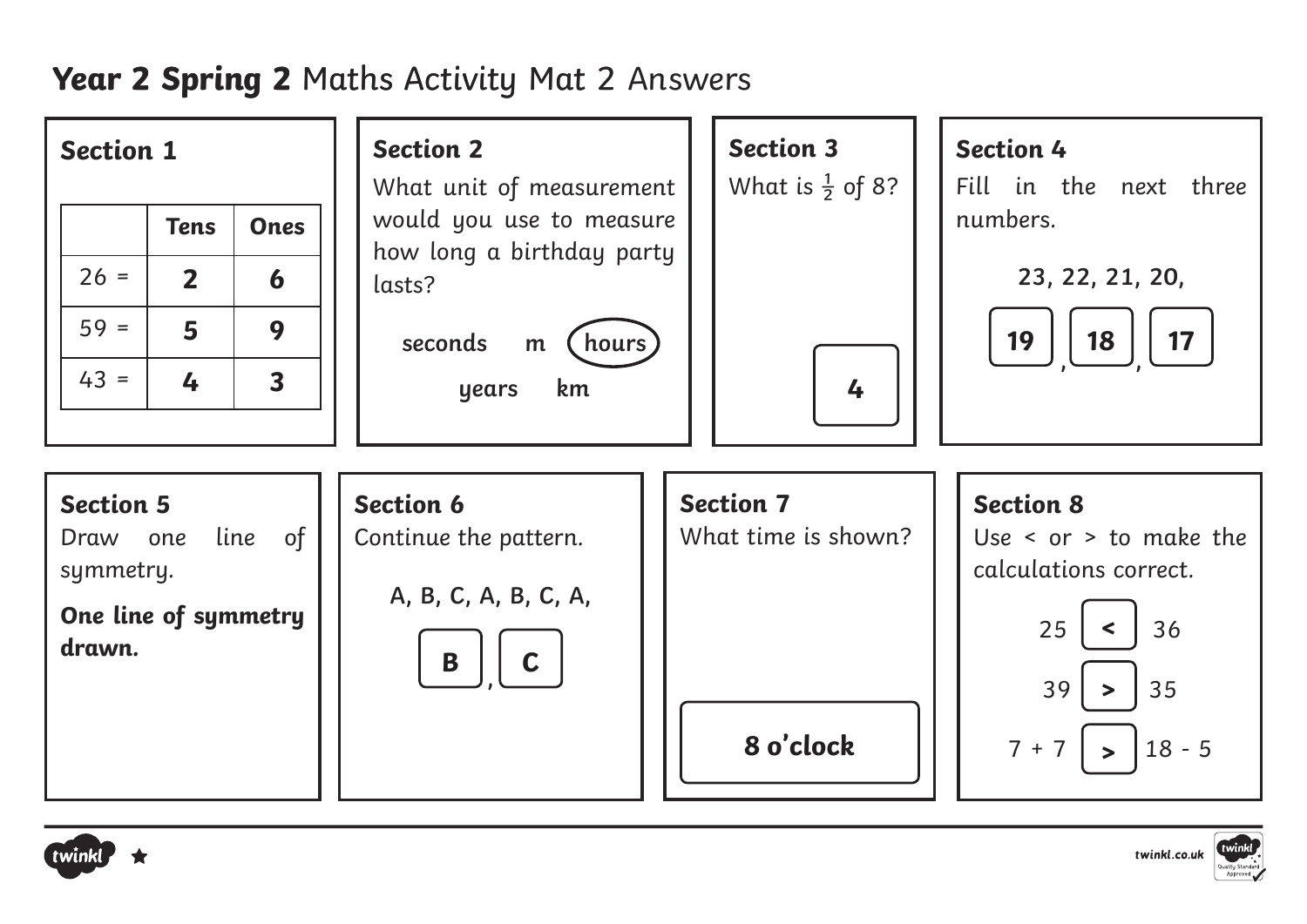# **Year 2 Spring 2** Maths Activity Mat 2

| <b>Section 1</b><br><b>Tens</b><br><b>Ones</b><br>$86 =$<br>$93 =$<br>$76 =$ | <b>Section 2</b><br>What unit of measurement<br>would you use to measure<br>how long a holiday lasts?<br>seconds<br>E<br>m<br>days<br>years | <b>Section 3</b><br>What is $\frac{1}{2}$ of 12?              | <b>Section 4</b><br>Fill in the next three<br>numbers.<br>49, 47, 45, 43,                                                      |
|------------------------------------------------------------------------------|---------------------------------------------------------------------------------------------------------------------------------------------|---------------------------------------------------------------|--------------------------------------------------------------------------------------------------------------------------------|
| <b>Section 5</b><br>lines of<br>Draw two<br>symmetry.                        | <b>Section 6</b><br>Continue the pattern.<br>A, B, B, C, A, B, B,                                                                           | <b>Section 7</b><br>What would the time<br>be one hour later? | <b>Section 8</b><br>Use $\le$ or $>$ to make the<br>calculations correct.<br>39<br>46<br>59<br>72<br>$70 - 45$<br>$5 \times 6$ |



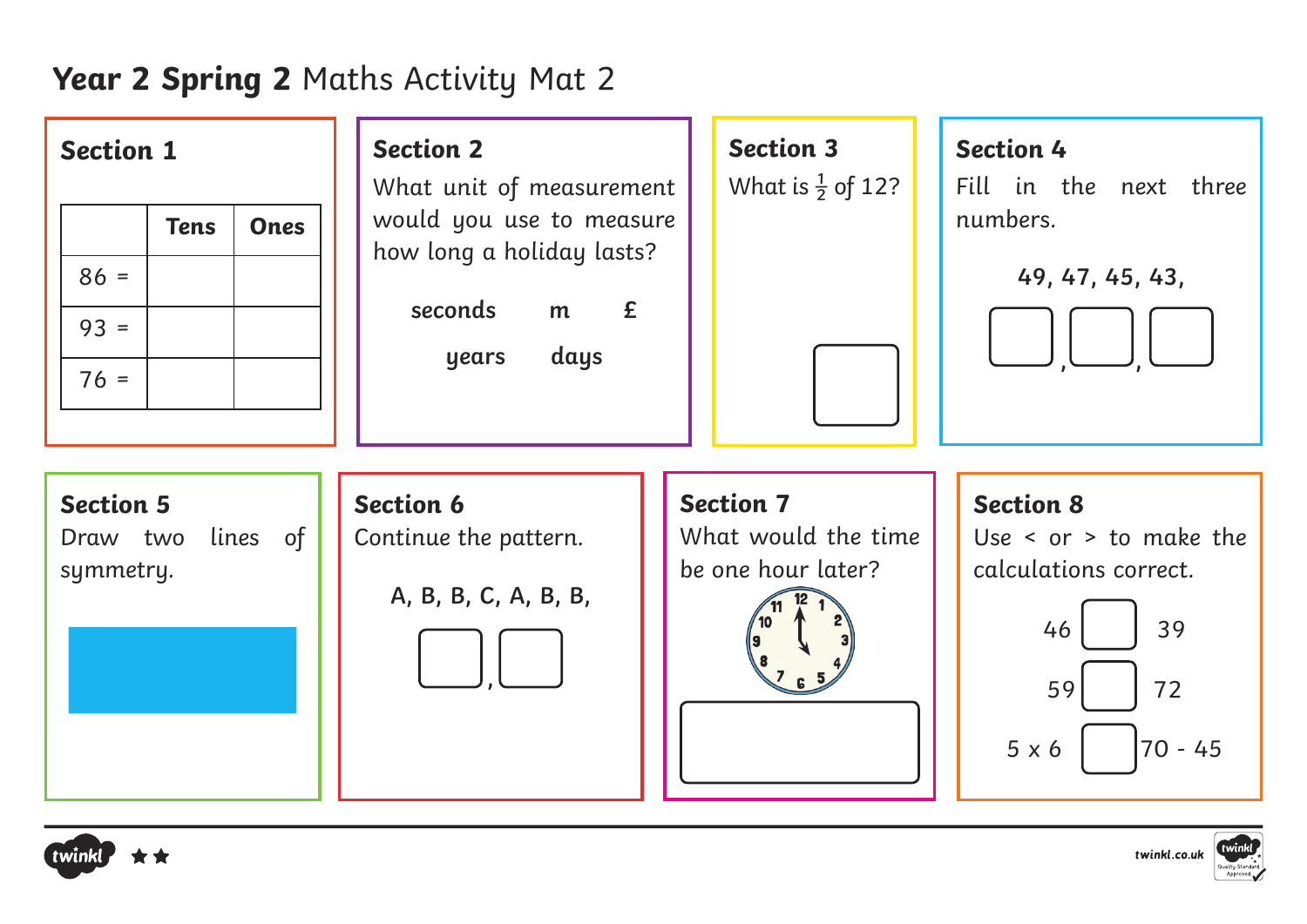## **Year 2 Spring 2** Maths Activity Mat 2 Answers





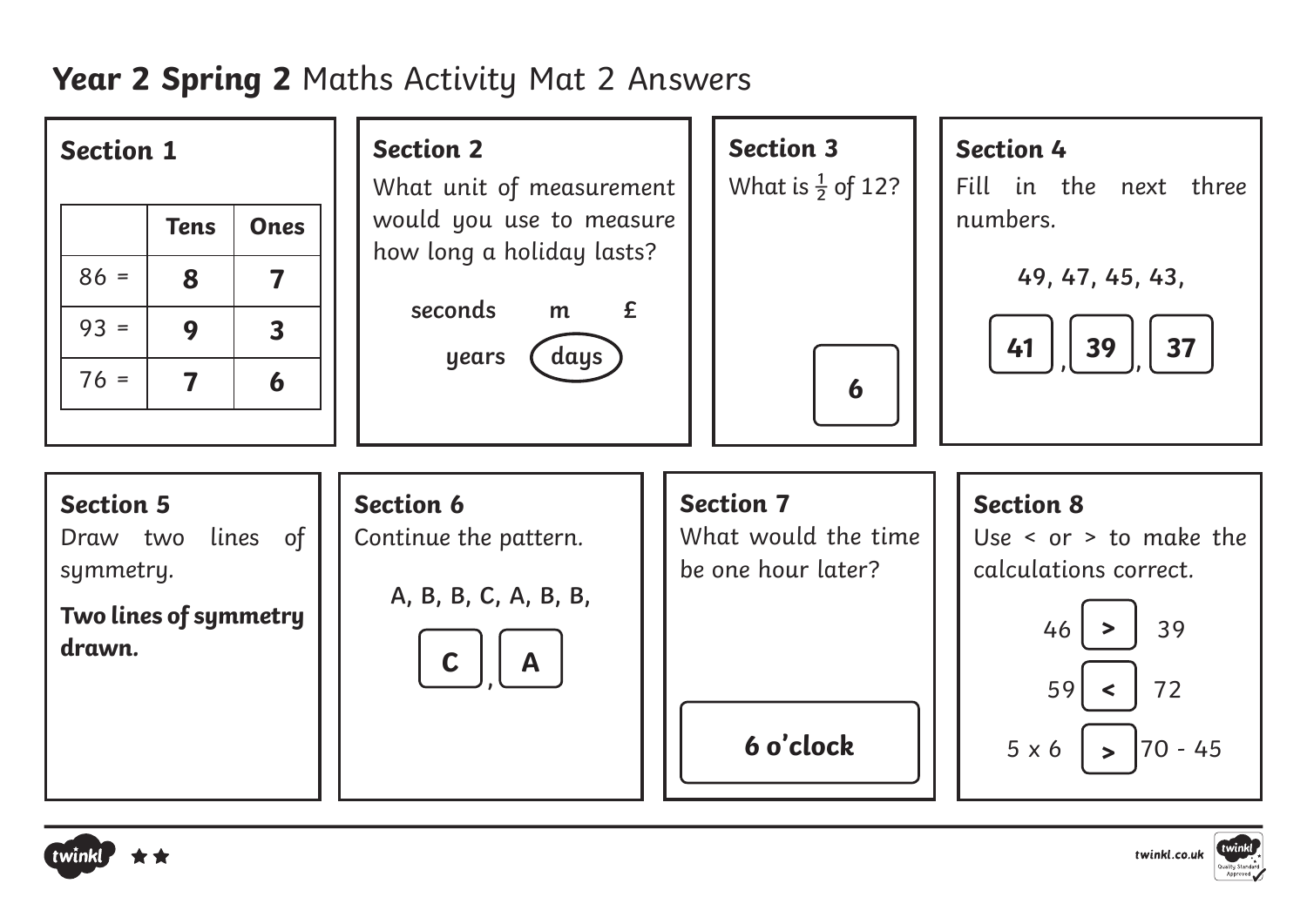## **Year 2 Spring 2** Maths Activity Mat 2